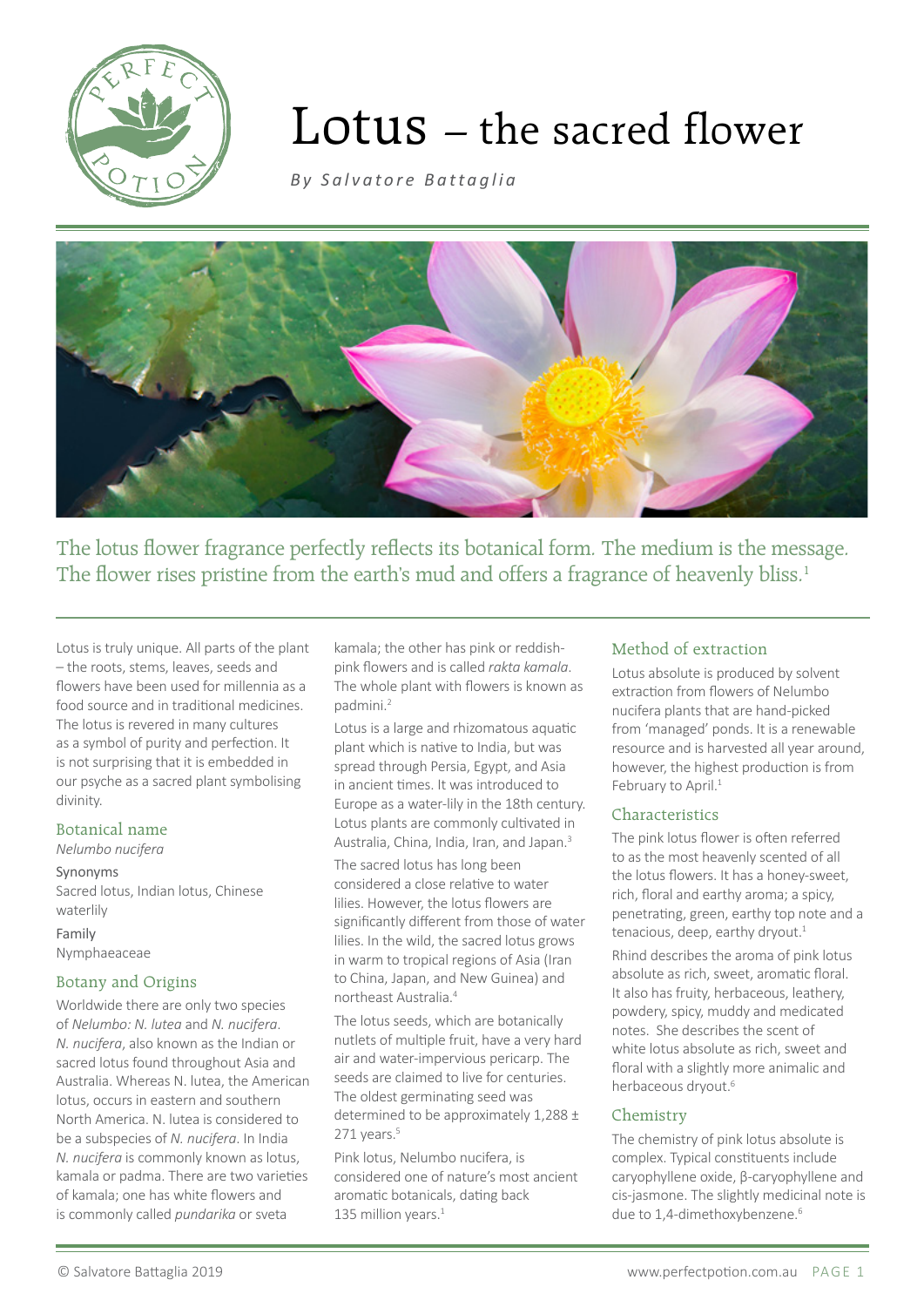# Mythology

The lotus flower is an object of immemorial significance and revered in many cultures. It is a symbol of beauty and absolute purity. It represents the divine status of deities. The lotus flower rises from 'impure, muddy waters' characterises purity and perfection and provides an ideal for Buddhists, who aim to live a life of honesty and purity.<sup>3,7</sup>

The lotus was considered the supreme plant in ancient Egypt because of its fragrant scent and its alternating life beneath and above the water, as well as its capacity to induce altered states of consciousness. The act of smelling the lotus is a common motif in ancient Egyptian iconography.<sup>8</sup>

Nymphaeas are well known for their intoxicant effect by shamans because of their alkaloid and glycoside content. In pharaonic Egypt, the blue lotus became a symbol of the sun rising out of the night, as well asthe continual renewal of life. The Egyptian symbol of eternal life, the ankh, was composed of three plant stems or petioles knotted together, very likely from lotus. It is also likely that the sacredness of the lotus in pharaonic Egypt was also due to their use as drugs by priests and shamans who used the plant as an intoxicant for trances, and to make contact with the other world.<sup>8</sup>

In Hinduism, the Indian lotus has long been regarded as a sacred plant. It is considered the first-born of creation and as the magic



*Lakshmi portrayed on a pink lotus*

womb of the universe and the gods. Buddha strode over seven lotus flowers when he was born with the Bodhisattvas (future buddhas) and varioussaints. He was often depicted as sitting on lotus flowers.<sup>9</sup>

So important has the lotus been in Indian culture, that it has been adopted asthe flower of India, to not only represent divinity and enlightenment, but fertility, long life and knowledge due to its longevity, and wealth associated with its many culinary uses.<sup>9</sup>

In Hinduism, the divinities Vishnu and Lakshmi are often portrayed on a pink lotus. The lotus is the symbol of what is divine and immortal in humanity. Additionally, it symbolises the realisation of inner potential. In Tantric and Yoga traditions, the lotus symbolises the potential of an individual to harness the flow of energy moving through the chakras.10

In Buddhist symbolism, the lotus represents purity of the body, speech and mind: floating above murky waters of material attachment and physical desire. According to legend, Buddha was born with the ability to walk with lotus flowers blooming everywhere he stepped.<sup>10</sup>

Ravenscroft explains that in ancient Egypt there were two main types of lotus that grew: the white and the blue (*Nymphaea caerulea*). The pink lotus was introduced into Egypt late in their civilisation from India. The most common lotusimage in most Egyptian hieroglyphics is the blue lotus.<sup>11</sup>

The Egyptians associated the lotus flower with the sun, which disappeared at night, only to re-emerge in the morning. The lotus came to symbolise the sun, creation and rebirth  $11$ 

In Buddhism, the lotus is associated with purity, spiritual awakening and faithfulness. The flower is considered pure as it emerges from the murky waters to be perfectly clean. This was also associated with spiritual enlightenment.<sup>11</sup>

In Buddhism, the different colours are associated with different aspects of Buddhism:11

- *Blue lotus flower* is associated with a victory of the spirit over that of wisdom, intelligence and knowledge.
- *White lotus flower* symbolises Bodhi (being awakened) and represents a state of mental purity, and that of spiritual perfection. It is also associated with the pacification of one's nature.